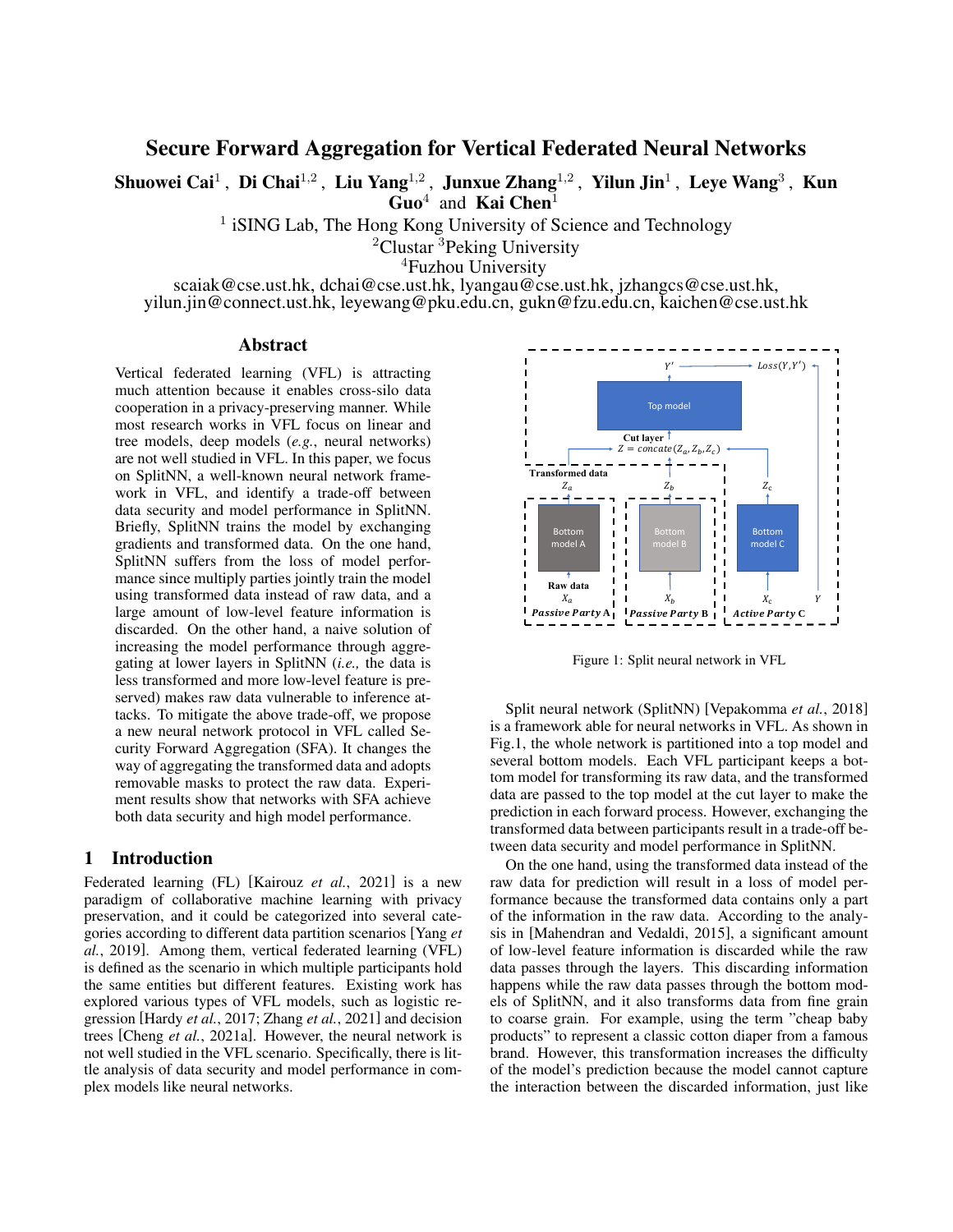the classic "beer and diaper" relationship in data mining. A person who buys beer may be interested in diapers, but it's hard to say that a person who buys a drink will be interested in baby products. When two participants in SplitNN possess feature information like beer and diapers, low-level feature interaction loss happens, and it will decrease the model's performance.

On the other hand, the transformed data which are sent directly to the active party leaks information about the raw data. The passive party's raw data will be vulnerable to inference attacks if the transformed data contains too much information about it. As a result, it is inappropriate to increase the amount of information in the transformed data to improve the model's performance. Thus, we identify this trade-off, as the transformed data influences both the model performance and data security. It is impossible to achieve high model performance and high data security simultaneously in SplitNN.

Motivated by the above problem, we propose a method to mitigate this trade-off between data security and model performance. We consider that the direct exposure of the transformed data is improper, and the data protection by controlling the amount of information in the transformed data is hazardous. To this end, we proposed a Secure forward aggregation (SFA) protocol that can securely aggregate the bottom models' output without exposing the individual output from the bottom model. We modify the aggregation method at the cut layer and provide a removable mask to protect the passive party's transformed data and ensure raw data security. With SFA, we mitigate the trade-off and can achieve lossless performance compared to the centralized model with high security.

The main contributions of this paper are summarized as follows:

- We evaluate the trade-off between the model performance and the security of raw data in SplitNN in vertical federated learning.
- We present a Secure forward aggregation protocol to protect the participant's transformed data while being lossless. With SFA, we can mitigate this trade-off and achieve both good model performance and high data security in neural networks in VFL.

## 2 Motivation

In this section, we first introduce splitNN, one of the most popular frameworks of neural networks in VFL. While noting the special designs for VFL in this architecture, we also analyze the trade-off between data security and model performance.

#### 2.1 Background: SplitNN in VFL

As shown in Fig[.1,](#page-0-0) splitNN is a distributed network structure in VFL that support multiparty settings. The participants of SplitNN are categorized into the active party (participant with labels) and the passive party (participant without labels). Each passive party holds one bottom model for local data transformation. The active party holds both a bottom model and a top model and uses the top model to make predictions with the transformed data from all participants.

<span id="page-1-0"></span>

Figure 2: Performance-security trade-off in splitNN

The forward process of SplitNN consists of three steps: 1) participants use their bottom models to transform the data, 2) passive parties send the transformed data to the active party, and 3) the active party will concatenate these transformed data, applies activation functions and feed it into the top model to get the prediction results. The layer which concatenates these transformed data is also called the cut layer. In the backward process, the active party will first update the top model normally and calculate the gradients of the embeddings. Then it will send the gradients of these embeddings to their owners to update their bottom models.

### 2.2 Trade-Off of SplitNN

The participant's raw data security is a primary concern in vertical federated learning. In SplitNN, one substantial information leakage is the transformed data directly sent to the active party. Those transformed data do not contain all raw data information because some low-level information is lost during the forward propagation. However, there is still a correlation between the transformed and original data. When the active party of SplitNN applies inference attacks like [\[Luo](#page-6-7) *et al.*[, 2021\]](#page-6-7) to dig out the correlation, the raw data is able to be approximated.

Indeed, discarding more information from the transformed data is a way to improve data security in SplitNN. Increasing the number of layers in the bottom model is a feasible way to fulfill this. A higher bottom model will increase the complexity of the transformation and discard more low-level feature information from the transformed data, making raw data hard to reconstruct. However, the discarded low-level feature information in the transformed data is crucial to the model's performance. It contributes to the model performance in low-order feature interactions between participants. The connections between the bottom models are used to capture these low-level feature interactions, but they are missing in SplitNN.

Therefore, to further measure the relationship between data security and model performance in SplitNN, we use the generative regression network (GRN) in [Luo *et al.*[, 2021\]](#page-6-7) to at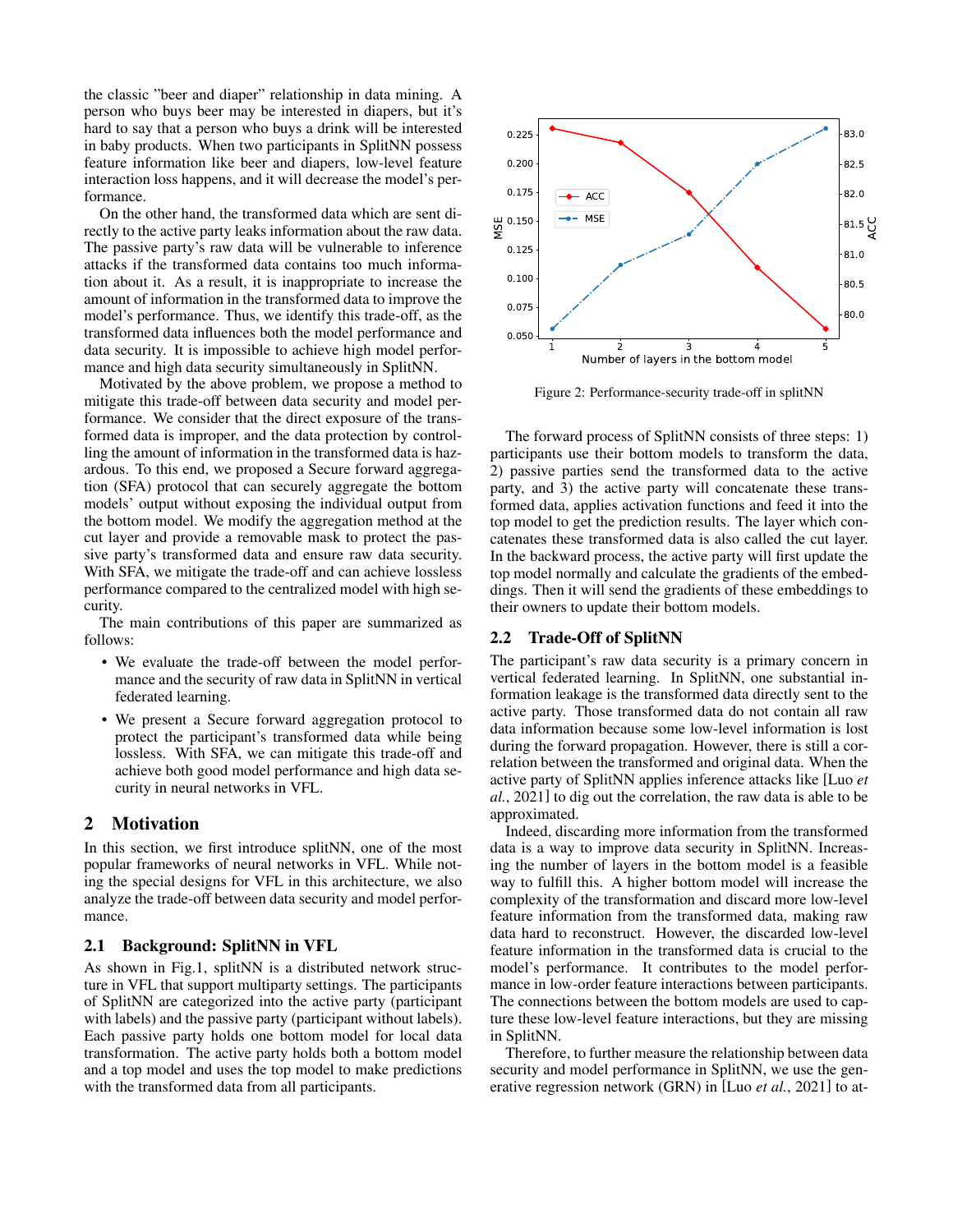tack the SplitNN and generate approximation data to get close to the raw data. As shown in Fig[.2,](#page-1-0) the approximation data of GRN is far from the raw data when the number of layers in the bottom model is high, but the model performance drop significantly(*i.e.,* 3%). The model's performance is the best when there is only one layer in the bottom model. However, the restored data is closest to the raw data in this case, and the MSE between the approximation data and the raw data is only 0.055. Model performance and raw data security become the two ends of the scale in SplitNN. As a result, we urgently need a method to mitigate this trade-off.

# 3 Secure Forward Aggregation

### 3.1 Overview

In this section, we propose a novel protocol called Secure Forward aggregation (SFA) to protect the transformed data of the passive parties. It provides removable masks to passive parties, and the masks do not introduce noise into the computation of the model. SFA protocol is used at the topmost layer for the bottom models of all participants. It securely aggregates the bottom models' output values without exposing their true values using a summation operation with masks. In the mask generation of SFA, we securely share a part of the transformed data from the active party using homomorphic encryption and send it to the passive party. The shared result will be the mask that protects the passive party's output, and homomorphic encryption ensures that the active party knows nothing about the value of the mask. Therefore, the mask effectively protects the passive party's raw data without introducing noise into the training.

Different from methods like secure aggregation [\[Bonawitz](#page-6-8) *et al.*[, 2017\]](#page-6-8), secure forward aggregation can protect the passive party's input in the aggregate output even in the twoparty scene. In SFA, we use a weight mask generated by the passive party and sent to the active party under homomorphic encryption to produce masks for the transformed data. The weight mask is seen as a part of the weight of the topmost layer of the active party's bottom model and is also used to prohibit the active party from knowing the actual output of its bottom model. Therefore, the active party cannot recover the passive party's input from the aggregated result. Moreover, SFA could be applied to multi-participant scenarios, allowing all passive parties to keep masks to protect their transformed data. With SFA, we can aggregate the transformed data securely regardless of the information it contains. Therefore, the trade-off between model and security is moderate, and we can train a model that both performs well and protects raw data perfectly.

# 3.2 Aggregation Method

We sum the transformed data from the bottom models in SFA instead of concatenating them in SplitNN. The first reason is that the concatenate operation exposes the transformed data directly, increasing the difficulty of data protection. Moreover, the concatenate operation treats each neuron independently, but sum will not. So, the feature interaction will not be captured at the cut layer. Therefore, concatenation operation at the cut layer will indirectly increase the loss of data

<span id="page-2-0"></span>

Figure 3: Secure Forward Aggregation in two party scene

information by passing the transformed data through another layer for capturing feature interaction. As a result, we change the aggregation method at the cut layer from concatenating operation to a summation operation.

# 3.3 Training with Weight Mask

The algorithm of the Secure Forward Aggregation protocol is shown in algorith[m1.](#page-3-0) During the initialization stage, one passive party will generate a weight mask  $(W_{mask}$  in algorith[m1\)](#page-3-0) and send it to the active party as a part of the weights in the topmost layer of the bottom model. This weight mask will be encrypted by Paillier homomorphic encryption [\[Pail](#page-6-9)[lier, 1999\]](#page-6-9) and sent to the active party. This weight mask will never be decrypted, and it will be used to generate masks for passive parties without letting the active party know.

Fig[.3](#page-2-0) shows the forward process and steps of secure forward aggregation in a two-party setting. A and  $P_0$  are the active and passive parties;  $\bar{X}_a$  and  $X_{p_0}$  here are the raw data or the values output from hidden units;  $W_A$  and  $W_B$  here are (part of) the weight of the topmost layer of the bottom model,  $[W_{mask}]$  is the weight mask, and  $[\cdot]$  represents homomorphic encryption. In the forward process of SFA, both parties will calculate  $Z_a$  and  $Z_{p_0}$  normally using  $W_A, X_a$  and  $W_{P_0}, X_{P_0}$ . Then, the active party will calculate  $[Mask]$  using the encrypted value  $[W_{mask}]$ . Then, it will generate a random matrix  $mask_A$  and subtract it from the mask and send the remaining part  $[Mask_P]$  back to the passive party  $P_0$ . Then,  $P_0$  will decrypt the result and obtain its mask. After that, the two parties add the mask onto their transformed data, and the passive party  $P_0$  sends its masked transformed data to the active party for aggregation. Finally, the active party will sum these transformed data to obtain the final result Z.

Secure Forward Aggregation protocol can also protect the transformed data in a multiparty setting. If there is extra passive party other than party  $P_0$ , party  $P_0$  will continue share the masks to other passive parties, calculate  $Mask_{P_0} =$  $Mask_P - \sum_{i=1}^{n} Mask_{P_i}$  and send the new mask  $Mask_{P_i}$ to passive party  $P_i$ . In this way, the active party still knows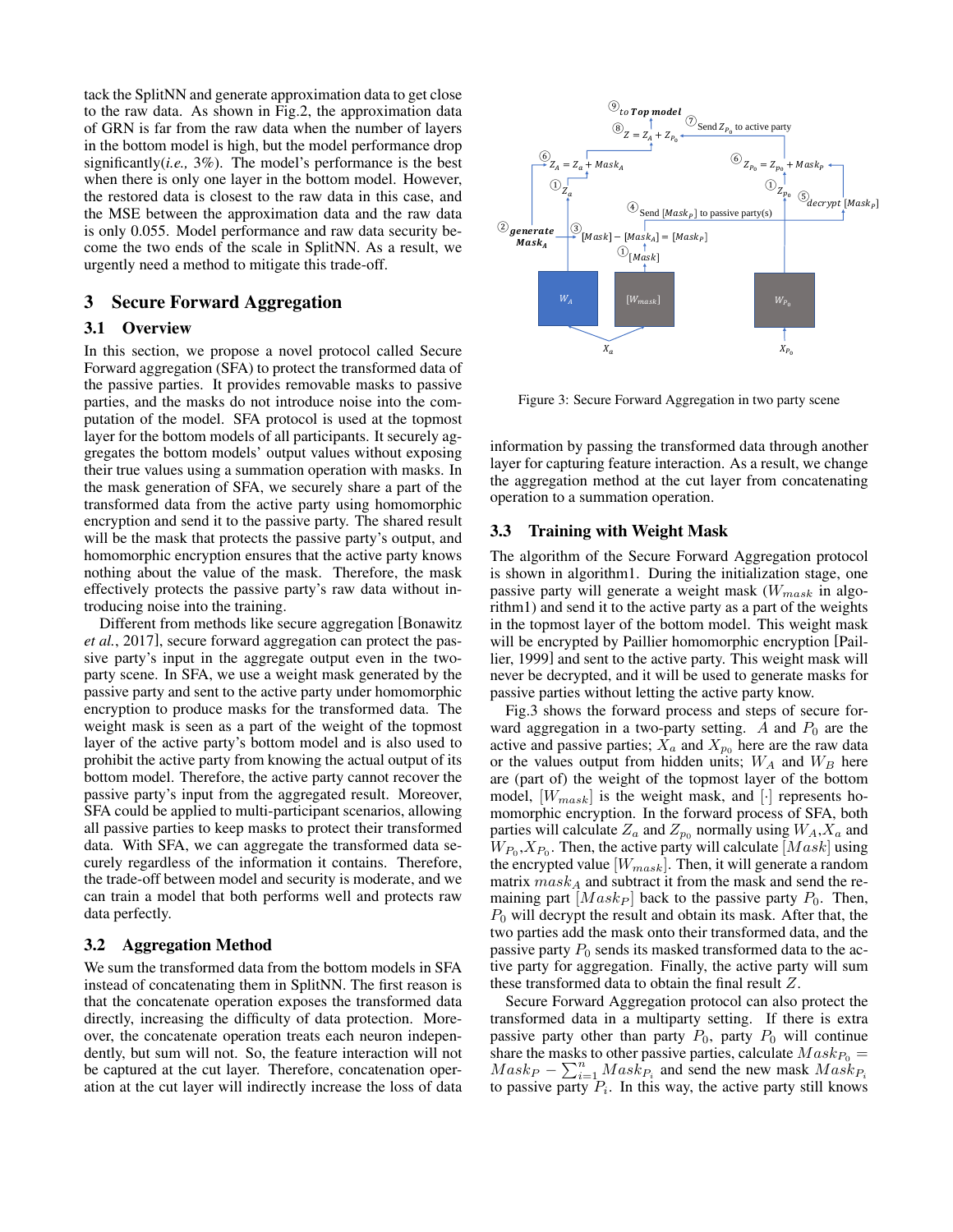nothing about the masks.

#### 3.4 Removable Mask on Transformed Data

Unlike methods that follow differential privacy to generate noise to protect their intermediate result, the mask generated in the SFA protocol is a part of the original output. Therefore, the mask in SFA will not introduce noise to the aggregated value. It is because we regard the encrypted  $W_{mask}$  as a part of the weight for the active party, and the actual weight for the last layer in the bottom model of the active party should be  $W_{A_{true}} = W_{mask} + W_A$ . It is clear to see that the final output  $Z$  is the sum of the two party's transformed data:

$$
Z = Z_A + \sum_{i=0}^{N} Z_{P_i} = Z_a + Mask_A + \sum_{i=0}^{N} (Z_{P_i} + Mask_{P_i})
$$
  
=  $(W_A + W_{mask})X_a + \sum_{i=0}^{N} W_{P_i}X_{P_i}$   
=  $W_{A_{true}}X_a + \sum_{i=0}^{N} W_{P_i}X_{P_i}$  (1)

We can see that  $W_{A_{true}}X_a + \sum_{i=0}^{N} W_{P_i}X_{P_i}$  are the aggregated result of all transformed data. The masks for passive parties are a part of  $W_{A_{true}}X_a$ . They are generated by the encrypted weight mask  $[W_{mask}]$  and shared using a random matrix, and added back to the final aggregated result. In the backward process, the participants calculate the gradient normally, and all parties will add the gradients to the plaintext weight. During the whole training process,  $W_{mask}$  is kept unchanged. Therefore, we can consider it a noise initially added to the model weights. As the model is updated continuously, the impact of this noise will gradually fade away when doing gradient descends and updating the weights of the plaintext part.

### 3.5 Security Analysis

This subsection discusses the security of Secure Forward Aggregation in a semi-honest setting, which is the standard security assumption in federated learning. We show that the transformed data are well protected in the Secure Forward Layer, and the passive parties cannot infer the data from the active party.

#### Passive Party's Data Security

In the SFA protocol, the transformed data  $Z_{p_i}$  for passive party B is protected by a mask  $Mask_{P_i}$ . The active party will only obtain the masked result, and it cannot distinguish the mask and the transformed data from the masked result. Even though it knows that  $Mask$  is a transformation of  $X_b$ , there are infinite eligible values of  $Mask$ . Therefore, it is insufficient to infer the exact value of mask  $Mask_P$  or  $Mask_P$ and to further infer the passive party's raw data.

#### Active Party's Data Security

The active party's transformed data is secure because they are not sent outside. Though the passive party knows that  $Mask$ is a transformation of  $X_b$ , it knows nothing about the random

#### <span id="page-3-0"></span>Algorithm 1 Secure forward aggregation

**Participants Settings:** Active party  $A$ , Passive party  $P_0$ ,  $({P_i} | i = 1...n)$  for other passive party in multiparty scene) Input: Batch of raw data or embedding from hidden units hold by participants of VFL:  $X_a, X_{p_0}$  ( $X_{p_i}$  for other passive parties),

### Output: Aggregated result Z

#### Initialization

- 1: Active party  $A$  generates weight matrix  $W_A$ , Passive party  $P_0$  generates weight matrix  $W_{P_0}$ . (If there are other passive parties, they generate their own weight matrix  $W_{p_i}$
- 2: Party  $P_0$  generates HE key pair  $\{sk_b, pk_b\}$ . Generate weight matrix  $W_{mask}$ , encrypt it using  $sk_b$  and send the encrypted result  $[W_{mask}]$  to party A.

#### Forward process

- 1: All parties obtain the next batch of data (or hidden units value from the layer below)
- 2: Party A calculates  $Z_a = W_A X_a$  and  $[Mask] =$  $[W_{mask}]X_a$ , Party  $P_0$  calculates  $Z_{p_0} = W_{P_0}X_{P_0}$ . (Other passive parties calculate  $Z_{p_i} = W_{P_i} X_{P_i}$ )
- 3: Party  $A$  generates random matrix  $Mask_A$ , calculate  $[Mask_P] = [Mask] - [Mask_A]$  and send it to party  $P_0$ .
- 4: Party  $P_0$  decrypt  $[Mask_P]$ . (If there are other passive parties,  $P_0$  generates random matrix  $Mask_{P_i}$  and send it to party  $P_i$  and calculate:  $Mask_{P_0} = Mask_P \sum_i^n Mass_{P_i}$
- 5: Party A calculates  $Z_A = Z_a + Mask_A$ , Party  $P_0$  calculates  $Z_{P_0} = Z_{p_0} + Mask_{P_0}$  and send it to party A (other passive parties calculate  $Z_{P_i} = Z_{p_i} + Mask_{P_i}$  and send it to party  $A$ )

#### Backward process

- 1: Active party send the upper gradient to each participants
- 2: All participants use this gradient to update their bottom
- model.  $[W_{mask}]$  in party A is kept unchanged.

generated  $Mask_A$ . Therefore, the passive party cannot infer  $Mask$  to perform further inference attacks, and the active party's data security is ensured.

#### 3.6 Mitigate Trade-off using SFA

We have already shown that SFA ensures the security of the transformed data. Therefore, we can keep a shallow bottom model for better performance. When there is only one fully-connected layer in the bottom model, and the aggregate method is changed from concatenation to summation, the structure of the model is the same as the centralized neural network. Therefore, the performance degradation caused by the model architecture no longer exists.

Though the weight mask also impacts training, with reasonable settings, the initialized weights of the weight mask will not significantly impact the final results of the model. We initialize the weight mask using a uniform distribution bounded by  $2/\sqrt{in\_features}$  and encrypt it, then send it to the active party. The weight generation of this weight mask follows [\[LeCun](#page-6-10) *et al.*, 2012], and it reduces the impact of the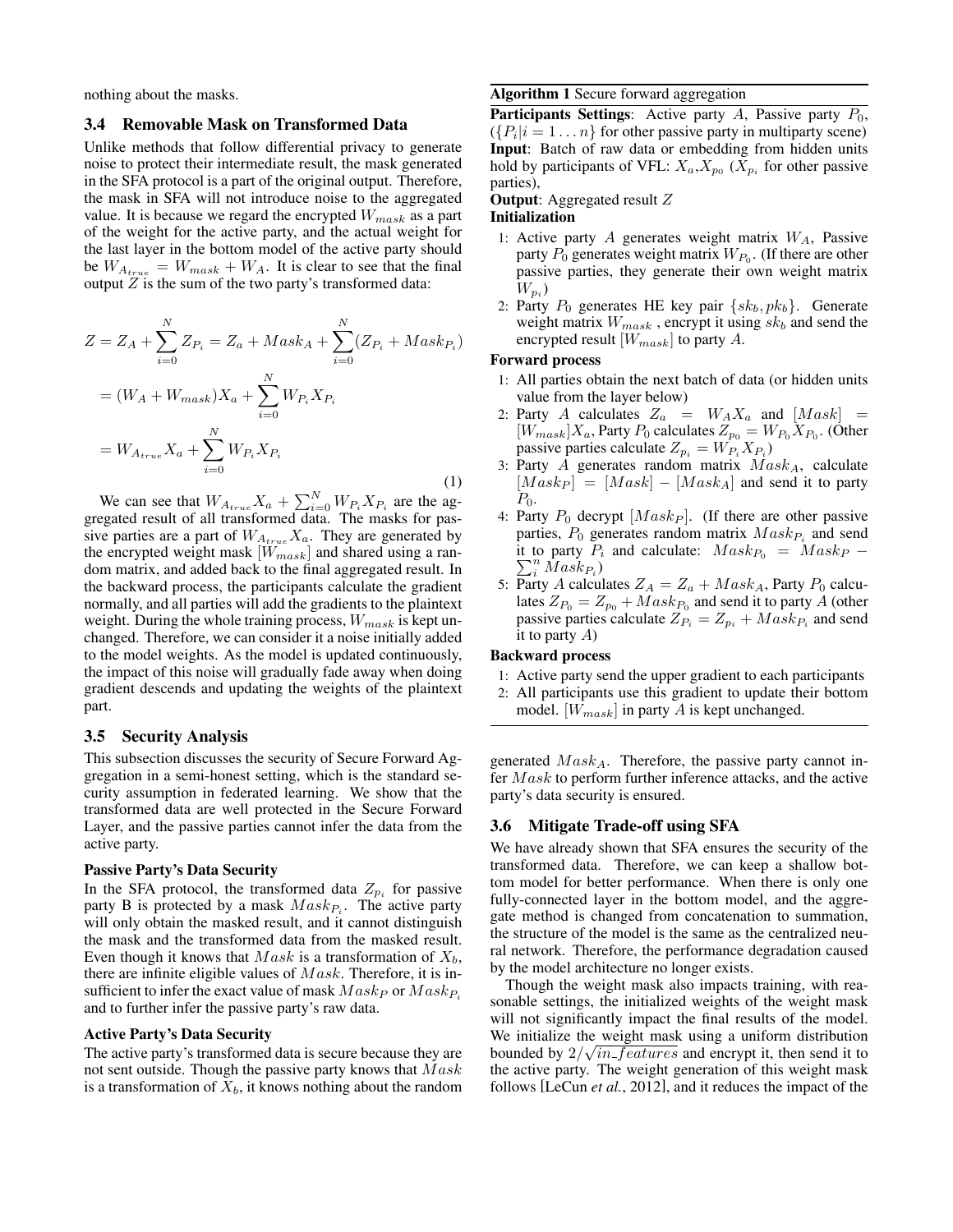<span id="page-4-1"></span>

| <b>Datasets</b>                | Sector                 | News20                   | Amazon         | <b>FMNIST</b>       |
|--------------------------------|------------------------|--------------------------|----------------|---------------------|
| Datasize<br>Features<br>Labels | 9619<br>55, 197<br>105 | 18,846<br>173.762<br>20. | 100,000<br>257 | 60.000<br>784<br>10 |

Table 1: Datasets descriptions

<span id="page-4-2"></span>

| Datasets     | Sector             | News <sub>20</sub> | Amazon             |
|--------------|--------------------|--------------------|--------------------|
| Centralized  | $91.28_{\pm 0.39}$ | $83.63_{\pm 0.27}$ | $77.46_{\pm0.10}$  |
| SplitNN      | $86.43_{\pm 0.51}$ | $79.76_{\pm 0.68}$ | $72.86_{\pm 0.07}$ |
| SFA-NN(ours) | $90.86_{\pm 0.30}$ | $83.86_{\pm 0.32}$ | $77.44_{\pm0.10}$  |

Table 2: model performance on different datasets (ACC)

weight mask of model training and the final performance.

### 4 Experiment

In the experiment sections, extensive experiments are done to show how SFA can mitigate the trade-off between data security and model performance.

### 4.1 Experiment Setting

We use a neural network structure with six fully-connected layers to illustrate the performance of SFA on neural networks in VFL. We select SplitNN and a centralized model (all data are integrated for modeling) to compare a neural network with SFA (SFA-NN). We also fixed the number of hidden units of each layer for fair comparison and ran the experiment of model performance for ten trials to reduce randomness in training.

We fix the dropout to 0.3, batch size to 256, and apply batch normalization to train the model for 50 epochs in default. Then, we select the best learning rate from  $\{1e-1, 1e-$ 2,  $1e-3$ ,  $1e-4$ ,  $\dots$ } with zero regularization coefficient for all experiments. The default participant number of VFL is set to two, and the features are partitioned equally for each participant. The bottom model height is set to 5 for SplitNN and 1 for SFA-NN in default for a fair comparison with the same level of security.

### 4.2 Dataset

We use four classification datasets to demonstrate the performance problem and the trade-off in SplitNN: Sector [\[Chang](#page-6-11) [and Lin, 2011\]](#page-6-11), news20 [\[Lang, 1995\]](#page-6-12), Amazon electronic [1](#page-4-0) and Fashion MNIST (FMNIST) [Xiao *et al.*[, 2017\]](#page-6-13) dataset.

We preprocessed these data to meet the requirement of the experiments of SplitNN. We used the TF-IDF algorithm to transform the news20 data into a sparse matrix for training. We use a trained Deep Interest network [Zhou *et al.*[, 2018\]](#page-6-14) to preprocess and transform 100,000 items in the Amazon electronic data into embeddings of 257 and treat them as data in model training. FMNIST is the dataset we demonstrate the security concerns in SplitNN, so we normalize the ranges of all feature values in it into (0, 1) as [Luo *et al.*[, 2021\]](#page-6-7) for better demonstration.

The detailed descriptions of the data set after preprocessing are shown in table [1.](#page-4-1)



Figure 4: Model performance in multiparty settings

### 4.3 Performance of SFA

We experiment and compare the performance of SplitNN and SFA-NN to show that our proposed method achieves good performance in high security. We also use the Centralized model in this experiment, which refers to a model with a standard neural network structure trained by pooling all data together in a non-federal learning setting. Because the performance of federated learning models should be as close as possible to the model performance in the non-federal settings [Yang *et al.*[, 2019\]](#page-6-1), we use it as the target of SFA-NN to evaluate its performance. This baseline can precisely reflect the ability of SFA-NN to reduce the performance gap between neural networks in VFL and centralized neural networks.

#### Model Performance under Two-Party Setting

Table[.2](#page-4-2) shows the experiment result of SFA-NN in the twoparty setting. The performance of SFA-NN is close to the centralized model and is significantly better than SplitNN. Although the weight mask of SFA impacts the model's training, it will not have a significant impact on the final performance of the model. The performance gap between SFA-NN and the centralized model is small, and for comparison, SplitNN's performance is low on these tasks, and SFA-NN's performance is significantly better than SplitNN.

#### Model Performance under Multiparty Setting

One of the reasons that SplitNN has gained popularity is that it supports multiparty training conveniently. Pessimistically, the more participants there are, the more feature partitions between participants will result in more low-level feature interaction loss. Thus, a severe model performance decrease will happen in the multiparty scenario of SplitNN. As shown in Fig.4, the model performance drops dramatically on the News20 dataset when the number of participants increases. But there is no such performance loss in SFA-NN, which shows that our method is effective in multiparty settings.

<span id="page-4-0"></span><sup>1</sup> <http://jmcauley.ucsd.edu/data/amazon/>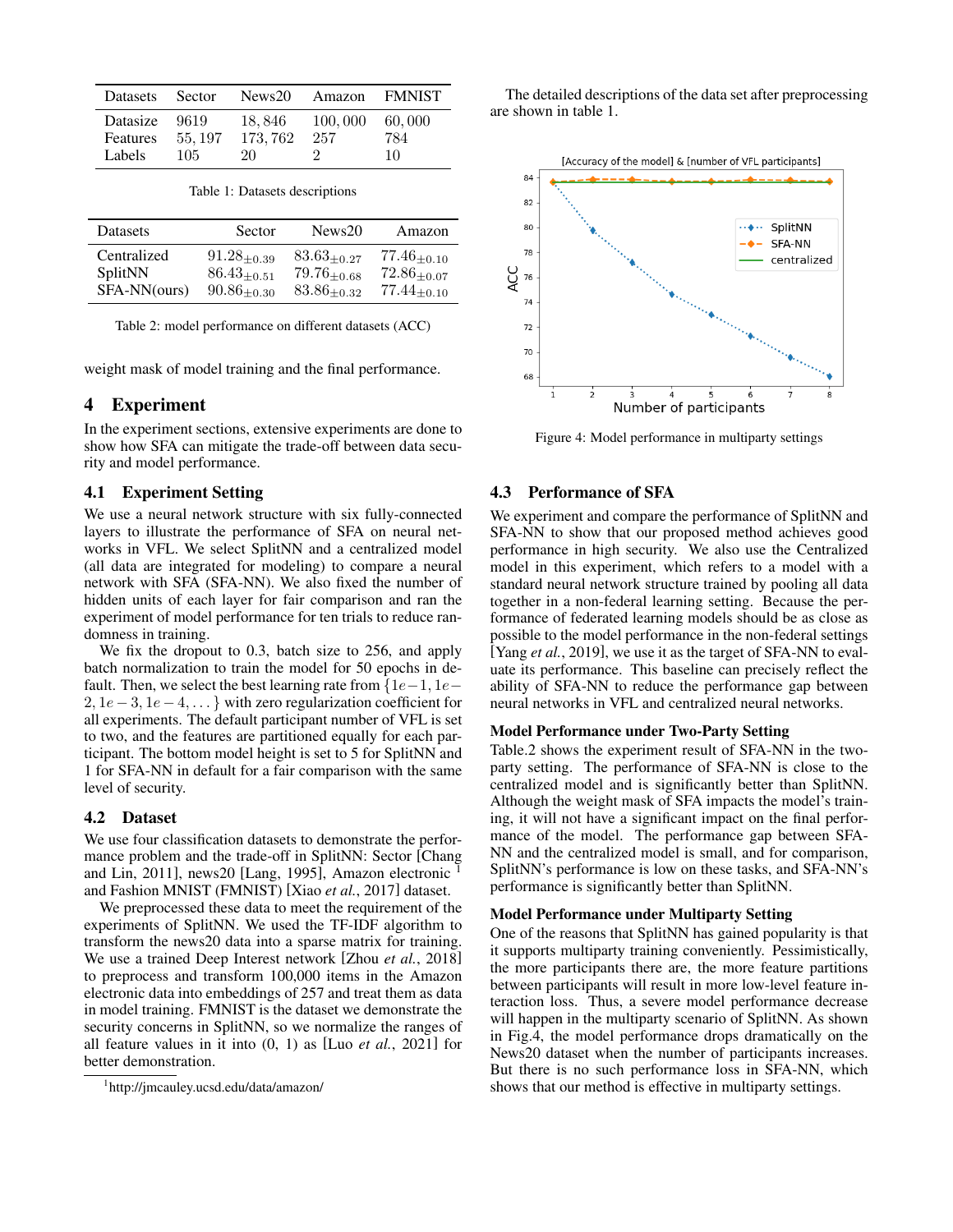## 4.4 Trade-off between Security and Model **Performance**

In this experiment, we fix the total number of network layers and the number of neurons in each hidden layer. We then adjust the height of the cut layer and the height of the bottom model to observe the performance of the model and the security of the raw data. (the height of the top model decreases with the increase of the height of the bottom model and vice versa)

Fig[.5\(a\)](#page-5-0) shows the model performance on the News20 dataset with the bottom model of different heights. When the height of the bottom model increase, the model performance of SplitNN drops gradually. SFA-NN also suffers from this performance loss. Though the summation operation for aggregation at the cut layer improves the model performance, the model performance of SFA-NN is only similar to SplitNN with one less layer in the bottom model. The performance problem due to the discarded information has not been fundamentally solved. This experiment shows the damage that excessive discarding of low-level information brings to the model performance. Reducing the number of layers will be an intuitive solution for those seeking higher model performance, but this brings threats to the raw data.

To evaluate the information leakage of the transformed data, we train models using FMNIST datasets to 88% accuracy with the length of the transformed data set to 256. Then, we use the generative regression network(GRN) [Luo *[et al.](#page-6-7)*, [2021\]](#page-6-7) to attack the bottom model and reconstruct the raw data using the test dataset. GRN is the network to generate approximation data to approximate the passive party's raw data. We take the active party's data features and the passive party's transform data as the input to train the model. We train the GRN by minimizing the Mean Square Error(MSE) between the real transformed data and the transformed result of the approximation data. Because the transformed data  $z_{p0}$  are not known by the active party in SFA-NN, we use two masked outputs,  $Z_P$  (attack-1) and  $Z_P + mask_A$  (attack-2), to substitute the transformed data, and the protections of these two attacks are  $Mask_{P_0}$  and  $Mask$  respectively. We also use random values between 0-1 as a baseline of the attack to evaluate the attack method's performance and show the effectiveness of SFA's protection.

Fig[.5\(b\)](#page-5-1) shows the attack result on the transformed data, and the MSE metric indicates the distance of the attack results from the raw data. We can see that the attack is effective on the transformed data when the number of layers in the bottom model is low. When the layer number increase, the effect of the attack decrease, but the model performance gets lower. However, the attack is ineffective when SFA is used. GRN cannot achieve a good approximation of raw data even if the bottom model has only one layer. In fact, the MSE distance of the approximation data always gets larger as the training proceeds when the two attack methods act on the SFA, suggesting that the attack on transformed data with SFA is infeasible. In conclusion, SFA can protect the raw data with low bottom model layers. We can use SFA to gather the information from multiple participants at a low layer of the neural network and improve the model's performance.

<span id="page-5-0"></span>

<span id="page-5-1"></span>Figure 5: Trade-off between data security and model performance

## 5 Related Work

FDML [Hu *et al.*[, 2019\]](#page-6-15) is another framework that supports neural networks in feature-partition settings with privacypreservation. In FDML, each participant has an independent local model, and the final predictions of the model are obtained by summing the outputs of all local models. However, there is no direct connection between the local models of FDML, so it also suffers from a similar performance loss in SplitNN. This performance loss is also reflected in their experiments on neural networks.

Moreover, due to the design assumption that labels are shared among participants in FDML, researchers seldom focus on label security in this framework. In fact, the gradient at the top layer of FDML exposes the labels directly [\[Fu](#page-6-16) *et al.*[, 2022\]](#page-6-16). Leakage of data labels is unacceptable for vertical federal learning. Therefore, we do not include it as a baseline in VFL.

# 6 Conclusion

This paper proposes a Secure Forward Aggregation protocol to mitigate the trade-off between model performance and data security in SplitNN in VFL. This protocol provides removable masks to protect the transformed data in SplitNN and aggregates the information from different parties better. Experimental results show that we achieve almost the same performance as the centralized model, and we can keep the raw data safe and resistant to attacks using SFA. We effectively mitigate the trade-off between model performance and data security in neural networks in VFL.

This work still has some limitations. On the one hand, SFA introduces partial homomorphic encryption to perform secure computations, increasing the computational effort. Nevertheless, there are ways to reduce time consumption. For example, we can reduce the multiplication calculation of the same ciphertext weight masks and plaintext data and accelerate computation using parallelism and hardware[\[Cheng](#page-6-17) *et al.*[, 2021b\]](#page-6-17). On the other, there is a lack of hyperparameters analysis about the weight mask on model training and data security. Also, the security analysis is limited to semi-honest settings, but it is hard to ensure in a real-world scenario. We will continue to improve this work from the perspective of algorithm design and then conduct a comprehensive analysis of the effectiveness of SFA. We will enhance this work in the future to achieve good efficiency while keeping the data security and model performance in neural networks in VFL.